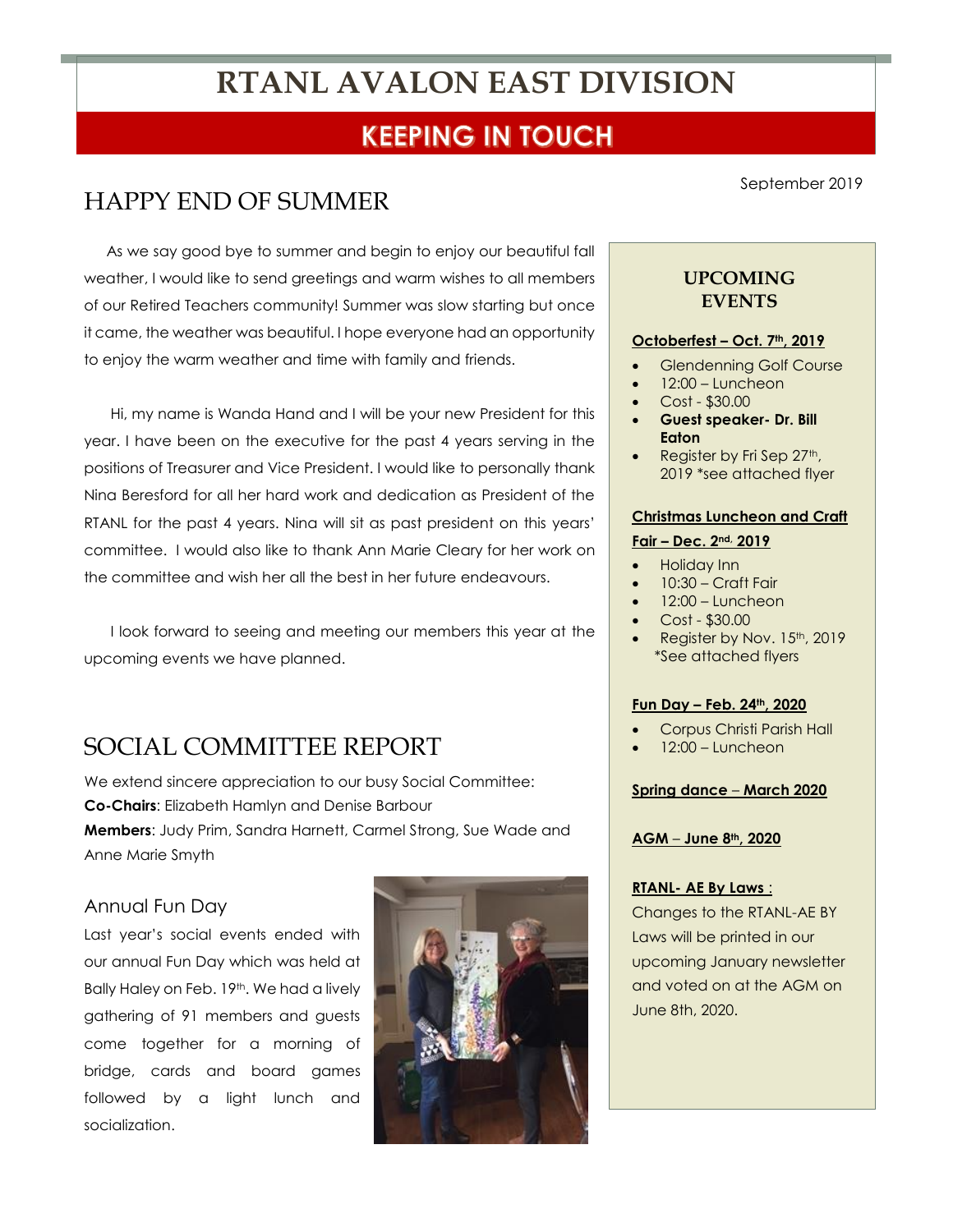Thank you to Carmel Strong who donated a beautiful painting which was won by Pamela Hoddinott. Cheryl Downer was the happy winner of our 50/50 draw taking away \$159. The other half was donated to the Retired Teacher's Foundation for Children's Charities. In addition, there were several prize draws throughout the luncheon.

## 2019 Upcoming Events

 This year our annual **Octoberfest** to be held at Glendenning Golf Club on **Oct. 7th**. Entertainment will be by Dr. Bill Eaton who will offer his comedic take on retirement in the form of song, jokes, stories and quips. Our **Christmas Luncheon and Craft Fair** will be held, as always, at the Holiday Inn on **Dec. 2nd**. Vicky Harnett,

a local stage entertainer, will perform for us. Registration forms for both events are included in this newsletter. Please register early by mail to avoid disappointment. Unfortunately, e-transfers and late registrations cannot be accepted.

## VISITATION COMIMITTEE:

Since the publication of our last newsletter the members of RTANL Avalon East extend their deepest sympathy to the families of twenty-one of our colleagues who have passed away. Members of the visitation committee attended many of the wakes and cards of sympathy were passed on to family members. Included with the sympathy card was an information card asking family members to go on line and fill in the form for our Book of Remembrance. May they rest in peace.

Visits were also made to retired teachers who presently live in nursing homes and retirement homes. Get well cards went out to several of our colleagues who had undergone surgery. We wish them a full and speedy recovery. Thank you to our members who have passed on information to us, especially Clayton Rice and Cynthia Fardy, so that we can continue to reach out to retired teachers of Avalon East and to their families.

Committee Members:

Gloria McDonald (CBS and surrounding areas) email: **[gloriam9@eastlink.ca](mailto:gloriam9@eastlink.ca)** 229-7061 Sharon Reddy (St. John's) email: **[sharon.reddy@nf.sympatico.ca](mailto:sharon.reddy@nf.sympatico.ca)** 579-8169

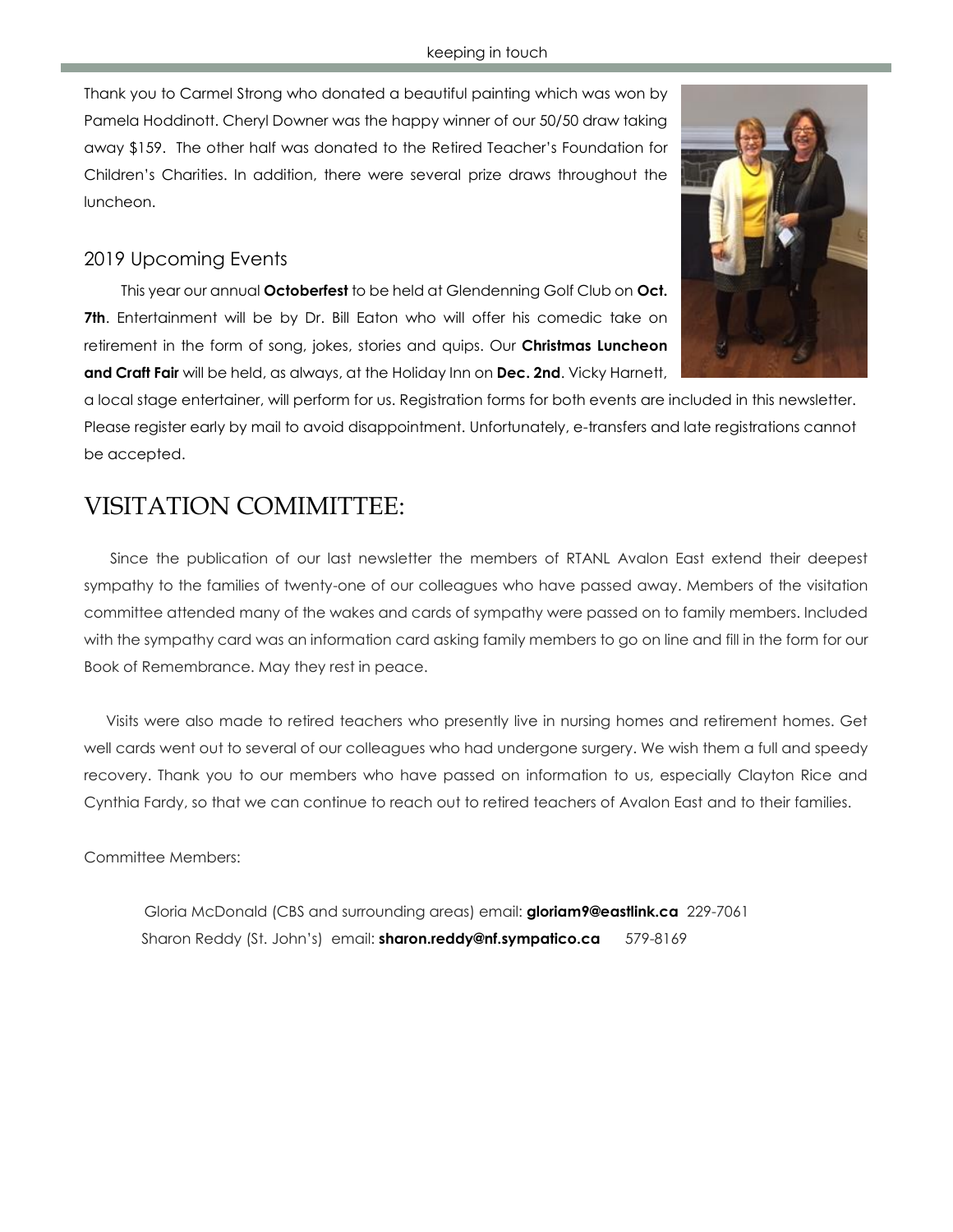## OBITUARIES

We extend our Deepest Sympathy to the families and friends of our deceased colleagues who have passed away since our Fall Newsletter.

| Jim Drodge           | Monica Hollohan    |
|----------------------|--------------------|
| Mary Traverse        | Marina Sullivan    |
| Viola Annabelle      | Flizabeth McCrowe  |
| Jessie Myles         | Madonna Murphy     |
| Dallas Rose          | George Evans       |
| Gladys Le Shano      | Janet Holden       |
| Thomas McGrath       | <b>Fffie Cook</b>  |
| Ronald Churchill     | Otto Fiander       |
| Sister Barbara Kenny | Sheila Penton      |
| James Cook           | Francis Kennedy    |
| Agnes Thistle        | Sister Sarah Hynes |
| Byron Bursey         |                    |
|                      |                    |

*Rest in Peace, Colleagues*

## BUISNESS

## AGM June 5, 2019

On June 5<sup>th</sup> we held our Annual General Meeting at the Board Room of NLTA. Thank you to Betty Lou Kennedy, Past President of Avalon East, who assisted with our Election of Officers for another term.

We would like to introduce our new executive members for this year.

### **Executive**

| President      | Wanda Hand     | 763-5281 | wandahand64@gmail.com        |
|----------------|----------------|----------|------------------------------|
| Past President | Nina Beresford | 726-0414 | ninaberesfordnl@gmail.com    |
| Vice-President | Mary Purchase  | 364-9287 | marypurchase@nf.sympatico.ca |
| Treasurer      | Cynthia Fardy  | 368-6717 | c fardy@hotmail.com          |
| Secretary      | Barbara Young  | 726-9587 | twoyoungs@nl.rogers.com      |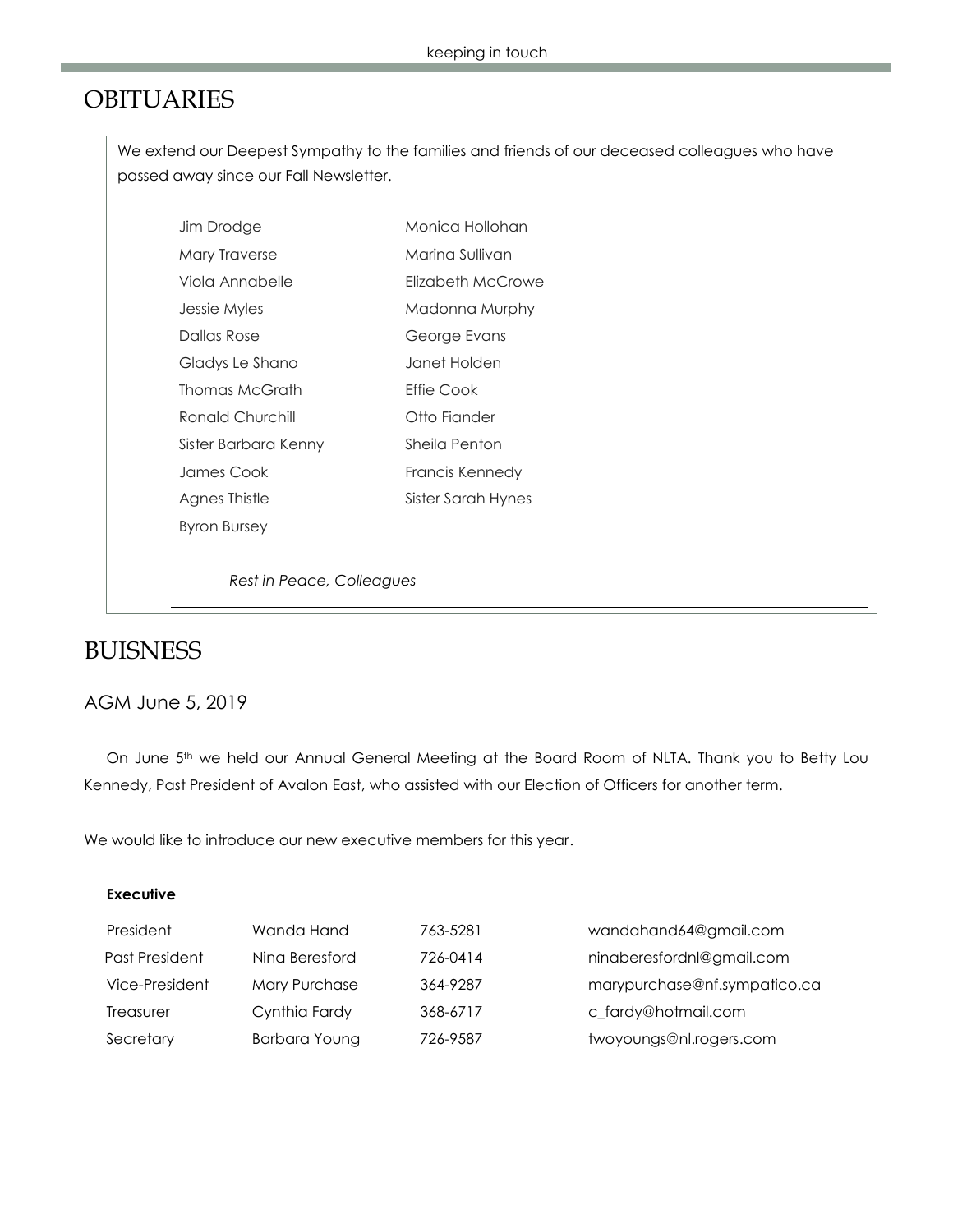#### **At-Large Members:**

| Visitations     | Sharon Reddy       | 579-8169 | sharon.reddy@nf.sympatico.ca |
|-----------------|--------------------|----------|------------------------------|
| Social Co-Chair | Elizabeth Hamlyn   | 745-3537 | ejhamlyn1@gmail.com          |
| Social Co-Chair | Denise Barbour     | 364-6049 | da.barbour@hotmail.com       |
| Communications  | Betty Lou Kennedy  | 754-0784 | bettyloukennedy156@gmail.com |
| Visitations     | Gloria MacDonald   | 229-7061 | gloriam9@eastlink.ca         |
| Plaisance       | Carmelita Traverse | 227-1403 | carme_traverse@yahoo.ca      |

Though Gloria has stepped down from her At Large position, she wishes to continue in her role with visitations in her area of Holyrood. Thank you, Gloria.

### Book of Remembrance:

As of the spring of 2018, all submissions made to The Retired Teachers' Foundation's Books of Remembrance since 2011 are now viewable online. They will eventually be added to the collection held in the Provincial Archives at The Rooms under the title **MG 159 FONDS**. The form to complete for any deceased teacher to be included in the Books of Remembrance is also available online. It can be submitted electronically or printed to complete and mail to the address provided on the website. The forms can be accessed at **nlta.nl.ca/rtfform**

### Plaisance Regional:

Since 2007, Avalon East has supported the Plaisance Regional group under the direction of Carmelita Traverse who formed the group with fellow retired teachers in the Placentia and surrounding area. They could then plan their own activities without having to travel to St. John's. They usually have two social events per year. If you live in this area and would like more information, please contact Carmelita at **carme\_traverse@yahoo.ca.**

### Important Notice – Keeping in Touch

This is our first newsletter where we can officially say that we are now an online edition. Print copies will be mailed by special request only. This was prompted by our printing and mailing cost rising to about \$6,000 when we use to mail out three newsletters each year. We started our "Going Green" project back in the spring of 2015 when we began to offer members the opportunity to sign up for electronic newsletters. It was a slow start, but we now have nearly 50% of our members signed on. Since 2017, we issued just two newsletters –September and January. To receive them in your 'inbox' or your 'mailbox' you must let us know your choice, if you haven't already done so.

To receive our newsletters online, email your request to: **[rtanl@nlta.nl.ca](mailto:rtanl@nlta.nl.ca)**. In the subject line, type: RTANL- Avalon East Newsletter. Include your full name, postal address for our records, and your email.